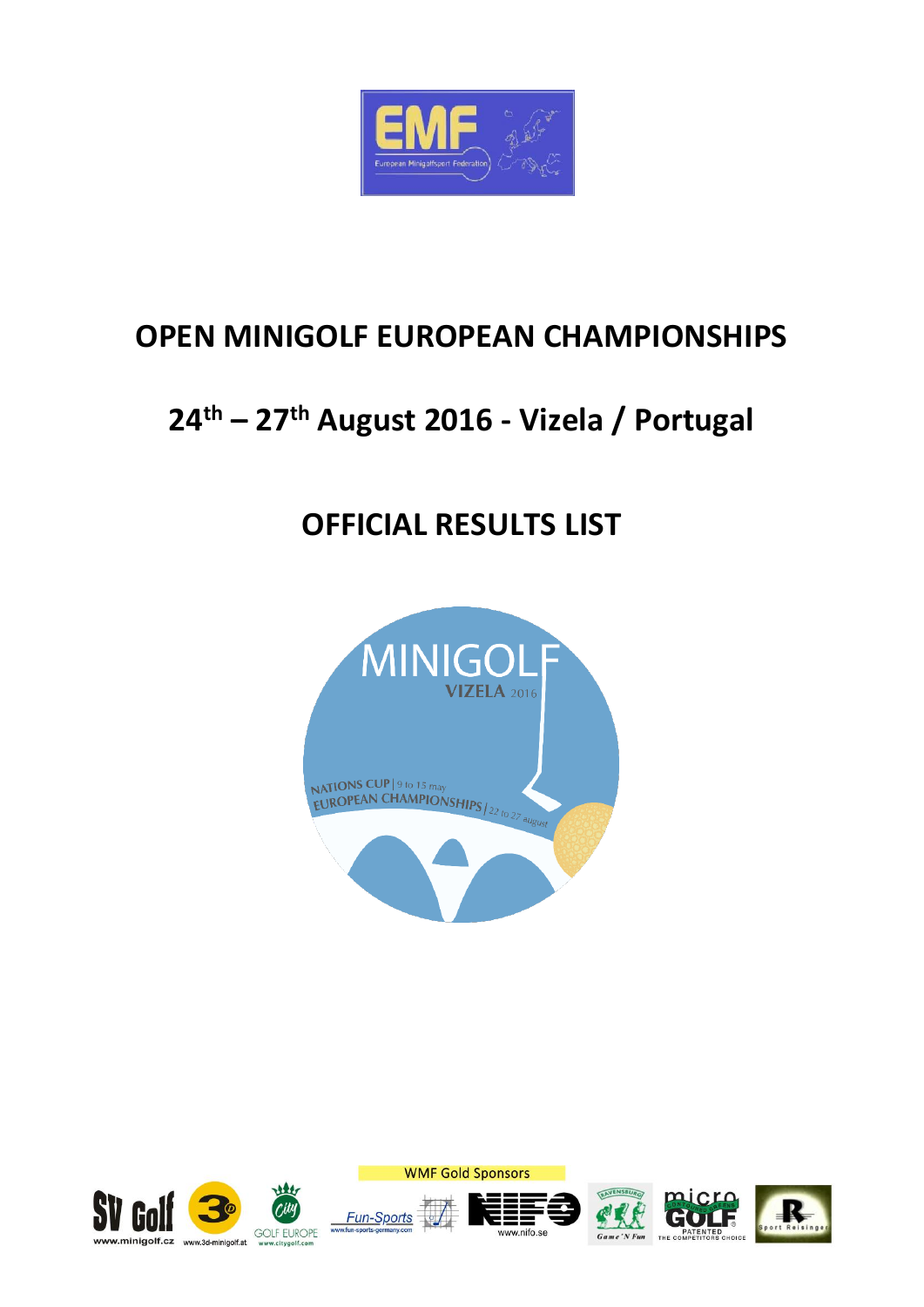#### **Dearest Minigolf Friends, Welcome to the Open European Minigolf Championships 2016 in the beautiful landscape of Vizela (Portugal)**

#### **Tournament Director:** Ermes FRANCHINI

**Referees:** Wil Van Disseldorp (Head), Tuula Morck, Peter Burri, Verners Kirss **Jury:** Ermes Franchini (Chairman) Peter Helm, Victor Condeco

#### **24th August (Team Competition day 1)**

- 08:00 The tournament started Ladies on Miniaturgolf, Men on Concrete
- 08:13 The tournament has been suspended because of Rain and Thunder
- 08:44 The tournament restart
- 08:50 The tournament has been suspended because of Rain and Thunder
- 10:20 The tournament restart
- 14:14 The tournament has been suspended because of Rain
- 14:25 The tournament restart
- 19:00 See you tomorrow at 08:00

#### **25th August (Team Competition day 2)**

08:00 - The tournament started with shot gun start for Athletes that yesterday did not finish round 4 than will follows normal rounds with no group changes

19:35 - The tournament ended, see you tomorrow!

#### **26th August (Strokeplay Competition)**

08:00 - The tournament started with 1 double round shot gun start for all the Athletes

18:30 - The tournament ended, see you tomorrow!

#### **27th August (Matchplay Competition)**

08:00 - The tournament started with men first matches

18:00 - The tournament ended, see you in 2018 in Predazzo!

#### **PENALTIES FOR PLAYERS (During Team Competition and Strokeplay Finals):**

| <b>Verbal Admonitions</b>                               | <b>Admonitions:</b>                             |
|---------------------------------------------------------|-------------------------------------------------|
| Round 1 Lane 3/C - LAZAREV Georgy, RUS - Time           | Round 1 Lane 13/E - LAZAREVA Yana, RUS - Time   |
| Round 1 Lane 9/E - LAZAREVA Yana, RUS - Time            | Round 1 Lane 13/C - LAZAREV Georgy, RUS - Time  |
| Round 1 Lane 2/C - SALONEN Kosti, FIN - Time            | Round 5 Lane 8/C - MOLNAR Karel, CZE - Loudness |
| Round 1 Lane 5/C - RHYN Michel, SUI - Time              | Round 7 Lane 14/C - BENTO Miguel, POR - Time    |
| Round 1 Lane 4/C - BENTO Miguel, POR - Loudness         | Round 10 Lane 18/E - NOACK Marcel, GER - Time   |
| Round 1 Lane 13/E - KIRSA Kristiana, LAT - Time         | Round 10 Lane 2/E - SILVA Luis, POR - Time      |
| Round 1 Lane 13/E - WEDMAN Greta, FIN - Time            | Round 12 Lane 2/C - EHM Jasmin, GER - Time      |
| Round 1 Lane 11/C - SPREIER Sascha, GER - Time          | Round 12 Lane 12/C - MOLNAROVA Eva, CZE - Time  |
| Round 1 Lane 14/C - PFISTER Michel, SUI - Time          | Round 12 Lane 6/C - SPREIER Sascha, GER - Time  |
| Round 1 Lane 13/C - SIUROLA Aapo, FIN - Time            |                                                 |
| Round 2 Lane 9/E - SPIES Fabian, AUT - Loudness         |                                                 |
| Round 2 Lane 9/E - PRESTINARI Emanuele, ITA - Loudness  |                                                 |
| Round 3 Lane 13/C - HEINE Sebastian, GER - Misbehaviour |                                                 |
| Round 4 Lane 17/C - KORYTHINA Yulia, RUS - Time         |                                                 |
| Round 4 Lane 8/E - SILVA Andre, POR - Misbehaviour      |                                                 |
| Round 4 Lane 8/E - MOLNAR Karel, CZE - Loudness         |                                                 |
| Round 4 Lane 18/E - ERLBRUCH Walter, GER - Loudness     |                                                 |
| Round 4 Lane 17/C - NAKLADALOVA Jana, CZE - Time        |                                                 |
| Round 5 Lane 8/C - NOACK Marcel, GER - Loudness         |                                                 |
| Round 6 Lane 12/C - KLASSEN Oleg, GER - Time            |                                                 |
| Round 6 Lane 18/C - JEHLE Lara, AUT - Time              |                                                 |
| Round 8 Lane 2/C - SVENSSON Marielle - Time             |                                                 |
| Round 9 Lane 10/E - PFISTER Daniela, SUI - Rules        |                                                 |
| Round 9 Lane 5/C - PERSSON Fredrik, SWE - Time          |                                                 |
| Round 9 Lane 14/C - SILVA Luis, POR - Time              |                                                 |
| Round 10 Lane 4/C - MOLNAROVA Eva, CZE - Time           |                                                 |
| Round 10 Lane 14/C - PAVELKOVA Lucie, CZE - Time        |                                                 |
| Round 10 Lane 14/C - EHM Jasmin, GER - Time             |                                                 |
| Round 12 Lane 13/C - BIRKELBACH Nicole, GER - Time      |                                                 |
| Round 12 Lane 14/C - JONSSON Patrik, SWE - Time         |                                                 |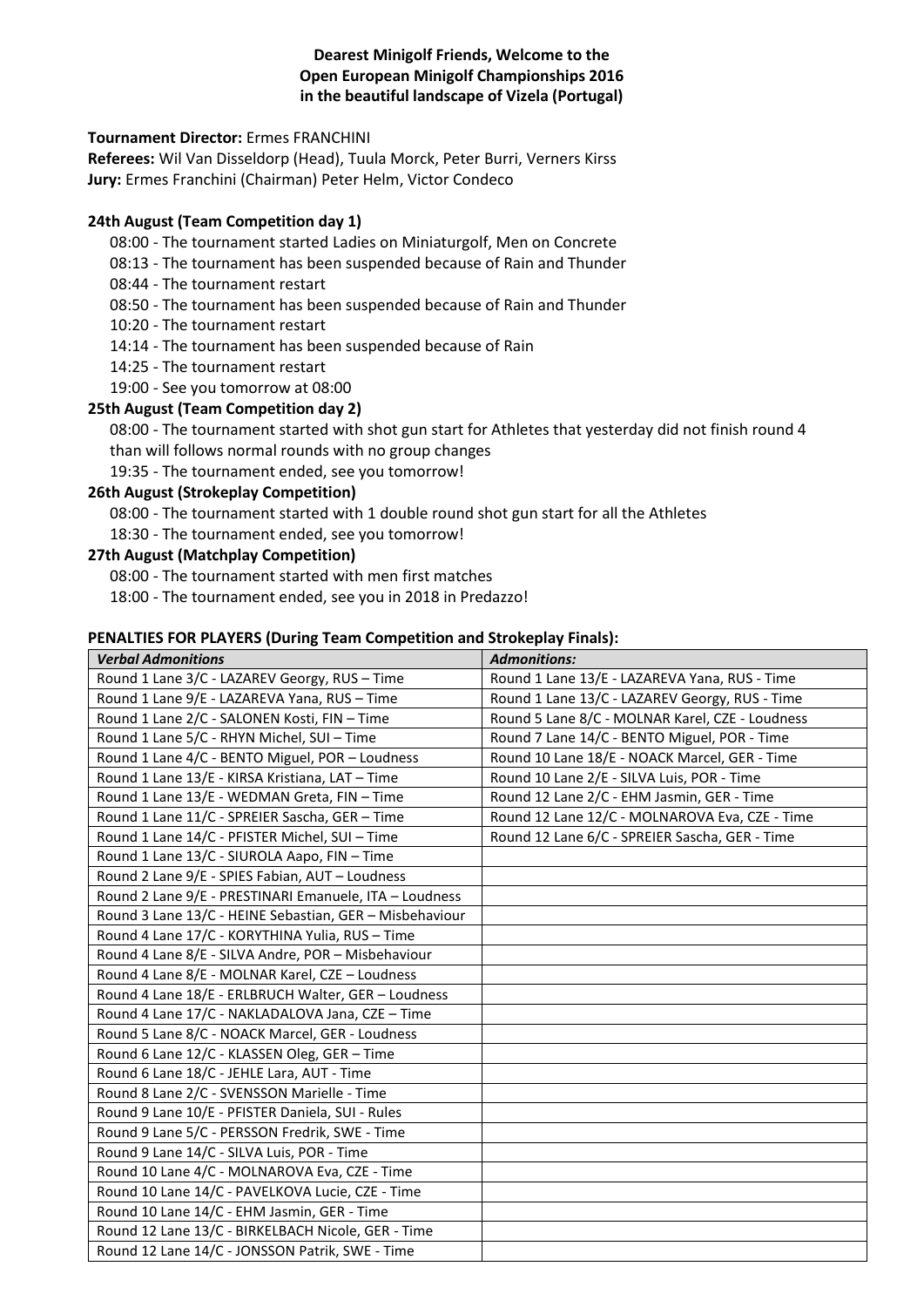#### **PENALTIES FOR PLAYERS (Matchplay Finals):**

*Admonitions:*

Round 1 Lane 1/C, Prewarning for Elisabeth GRUBER, AUT - Rules

#### **PENALTIES FOR COACHES:**

#### *Admonitions:*

Round 3 - KOZIOL Michael, GER - Rules (3 Coaches on the Lanes)

#### **SUBSTITUTIONS**

Round 2 after Lane 17 - Sweden Men - Filip JOHANSSON out, Markus NILSSON in Round 3 after Lane 14 - Austria Men - Julian WEIBOLD out, Jürgen GRILL in Round 4 after Lane 10 - Sweden Women - Jasmin HANSSON out, Jenny ERLANDSSON in Round 4 after Lane 18 - Germany Women - Annika DELLMANN out, Jasmin EHM in Round 4 after Lane 18 - Switzerland Men - Andreas SCHNEIDER out, Marvin HAURI in Round 6 after Lane 17 - Czech Republic Men - Zdenek MAJKUS out, Ondrej SKALOUD in Round 6 after Lane 13 - Finland Men - Petri LONNGREN out, Aapo SIUROLA in Round 7 after Lane 18 - Italy Women - Antonella FLAMINI out, Silvia BANDERA in Round 8 after Lane 8 - Czech Republic Women - Lucie PAVELKOVA out, Alena DOLEZELOVA in

#### **SUDDEN DEATHS**

- for position 32 Men (Matchplay): Aki Sillman (FIN) won against Luis Silva (POR)

-for position 3 Ladies (Strokeplay): Melanie Hammerschmidt (GER) won against Jasmin Ehm (GER)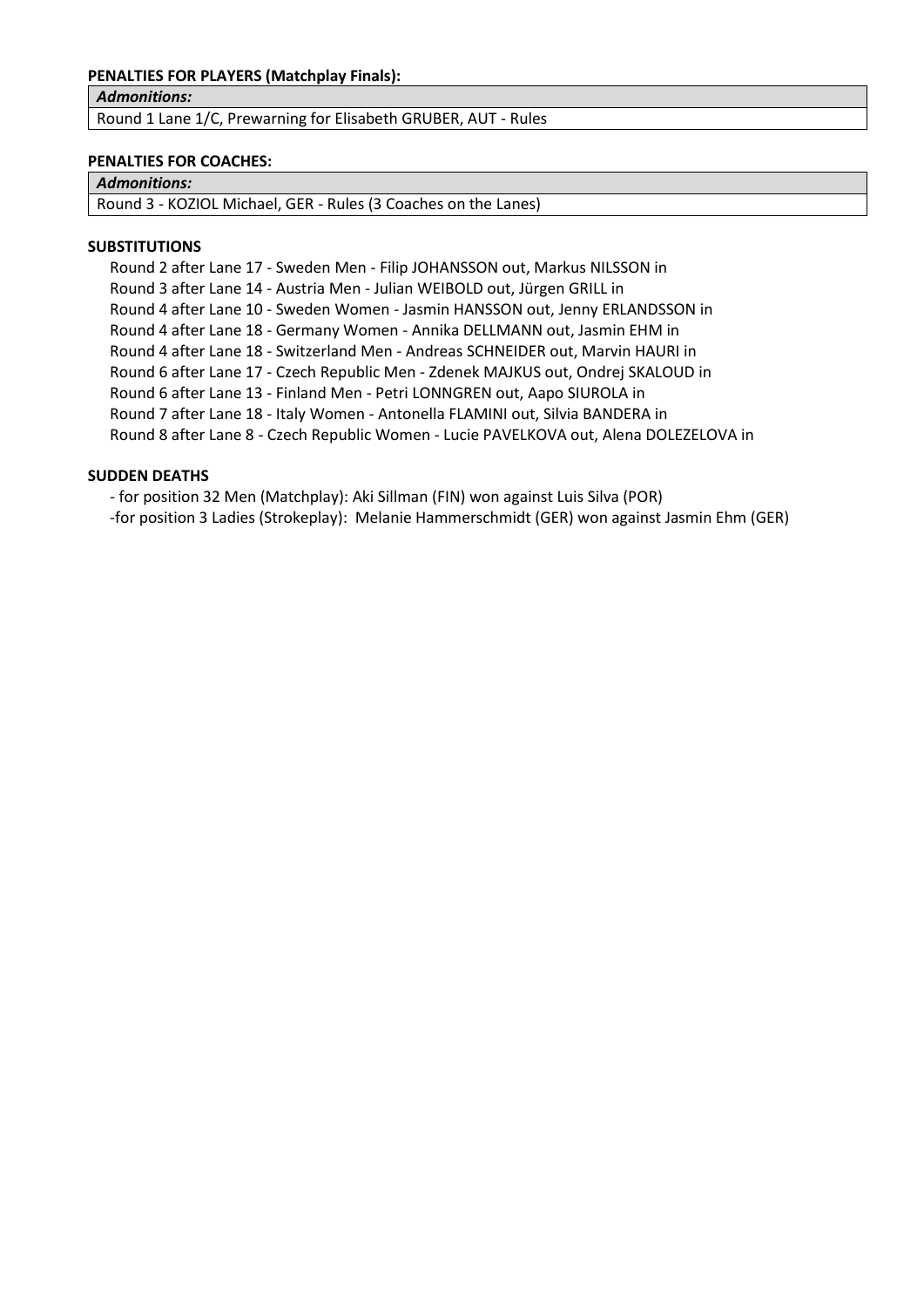### **OPEN EUROPEAN CHAMPIONSHIPS 2016 – VIZELA (PORTUGAL) TABLE OF HONOUR**

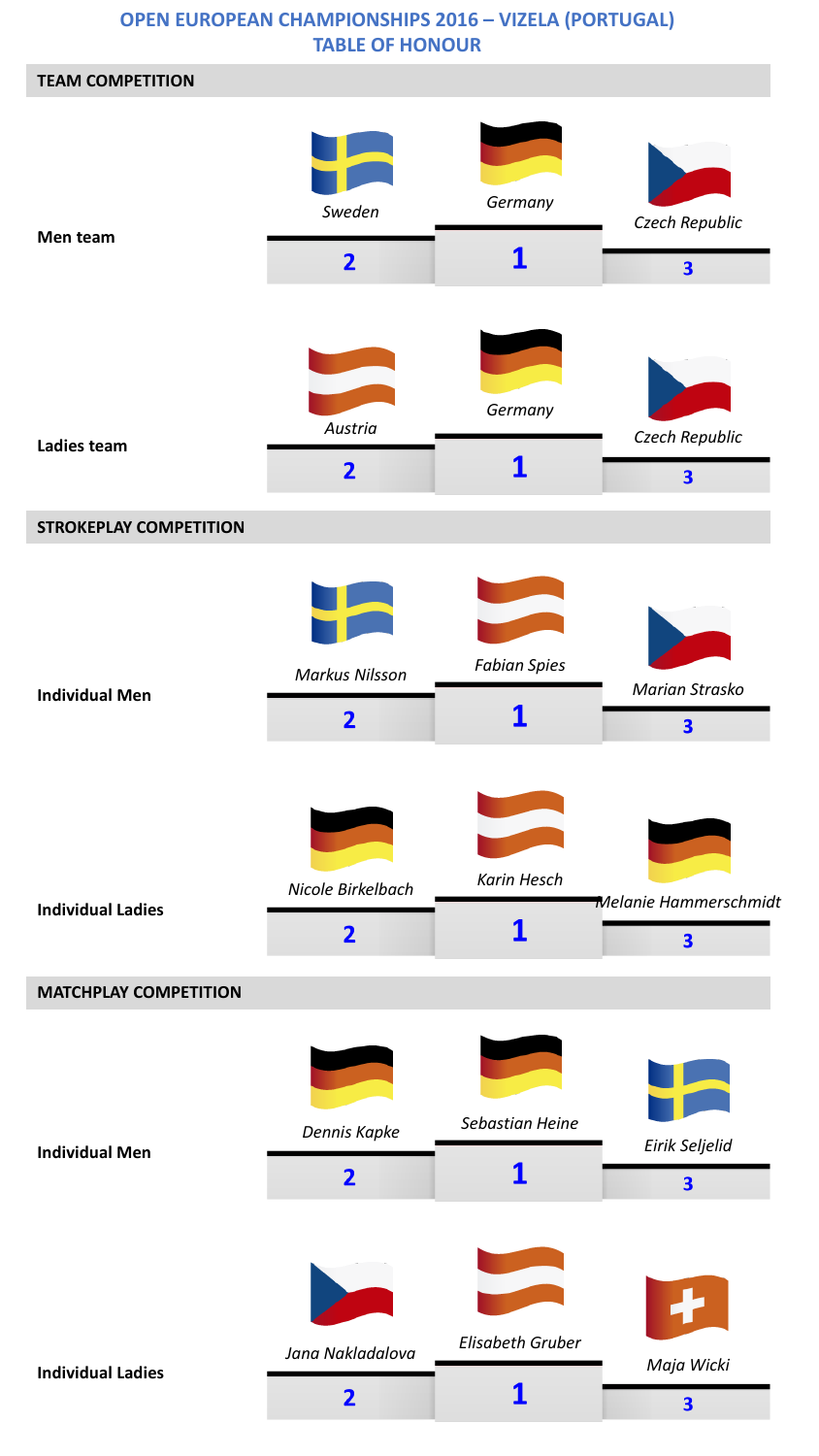| Men Teams    |                                |     |                |                |           |                |                |                |     |            |      |             |
|--------------|--------------------------------|-----|----------------|----------------|-----------|----------------|----------------|----------------|-----|------------|------|-------------|
| Rank No      | Name                           | C1  | E <sub>2</sub> | C <sub>3</sub> | <b>E4</b> | C <sub>5</sub> | E <sub>6</sub> | C <sub>7</sub> | E8  | <b>Tot</b> | Avg  | <b>Diff</b> |
| $\mathbf{1}$ | <b>Germany (0 substitutes)</b> |     |                |                |           |                |                |                |     |            |      |             |
|              | 263 Alexander Geist            | 24  | 26             | 24             | 20        | 26             | 22             | 23             | 20  | 185        | 23,1 |             |
|              | 264 Sebastian Heine            | 25  | 21             | 26             | 23        | 25             | 21             | 25             | 25  | 191        | 23,9 |             |
|              | 265 Sascha Spreier             | 24  | 25             | 21             | 22        | 23             | 23             | 23             | 25  | 186        | 23,3 |             |
|              | 266 Walter Erlbruch            | 25  | 20             | 24             | 27        | 24             | 21             | 23             | 24  | 188        | 23,5 |             |
|              | 267 Dennis Kapke               | 30  | 25             | 23             | 24        | 20             | 23             | 26             | 21  | 192        | 24   |             |
|              | 268 Marcel Noack               | 24  | 21             | 21             | 26        | 24             | 20             | 25             | 23  | 184        | 23   |             |
|              | 269 Oleg Klassen               |     |                |                |           |                |                |                |     |            |      |             |
|              | <b>Total</b>                   | 152 | 138            | 139            | 142       | 142            | 130            | 145            | 138 | 1126       | 23,5 | 22          |
|              |                                |     |                |                |           |                |                |                |     |            |      |             |
| $\mathbf{2}$ | Sweden (1 substitute)          |     |                |                |           |                |                |                |     |            |      |             |
|              | 235 Fredrik Persson            | 26  | 24             | 23             | 21        | 25             | 21             | 22             | 20  | 182        | 22,8 |             |
|              | 236 Filip Johansson            | 32  | 24             |                |           |                |                |                |     | 56         | 24,9 |             |
|              | 237 Patrik Jönsson             | 24  | 21             | 25             | 24        | 28             | 22             | 25             | 20  | 189        | 23,6 |             |
|              | 238 Eirik Seljelid             | 22  | 23             | 27             | 21        | 26             | 25             | 23             | 23  | 190        | 23,8 |             |
|              | 239 Sebastian Ekängen          | 25  | 20             | 23             | 21        | 23             | 21             | 25             | 22  | 180        | 22,5 |             |
|              | 240 Dan Trulsson               | 24  | 23             | 25             | 24        | 27             | 22             | 24             | 26  | 195        | 24,4 |             |
|              | 241 Markus Nilsson             |     | $\mathbf{1}$   | 24             | 20        | 23             | 23             | 24             | 21  | 136        | 22,3 |             |
|              | <b>Total</b>                   | 153 | 136            | 147            | 131       | 152            | 134            | 143            | 132 | 1128       | 23,5 | 22          |
| 3            | Czech Republic (1 substitute)  |     |                |                |           |                |                |                |     |            |      |             |
|              | 242 Zdenek Majkus              | 29  | 26             | 27             | 22        | 27             | 25             |                |     | 156        | 26,1 |             |
|              | 243 Ivan Macho                 | 24  | 24             | 23             | 22        | 23             | 20             | 26             | 26  | 188        | 23,5 |             |
|              | 244 Marian Strasko             | 21  | 22             | 21             | 24        | 23             | 23             | 22             | 22  | 178        | 22,3 |             |
|              | 245 Marek Smejkal              | 27  | 22             | 26             | 22        | 27             | 26             | 27             | 21  | 198        | 24,8 |             |
|              | 246 Martin Jecny               | 25  | 20             | 21             | 24        | 24             | 20             | 28             | 22  | 184        | 23   |             |
|              | 247 Karel Molnar               | 22  | 24             | 27             | 22        | 23             | 21             | 23             | 22  | 184        | 23   |             |
|              | 248 Ondrej Skaloud             |     |                |                |           |                | 3              | 25             | 25  | 53         | 23,9 |             |
|              | <b>Total</b>                   | 148 | 138            | 145            | 136       | 147            | 138            | 151            | 138 | 1141       | 23,8 | 15          |
| 4            | Austria (1 substitute)         |     |                |                |           |                |                |                |     |            |      |             |
|              | 202 Bernd Gaida                | 24  | 21             | 23             | 26        | 28             | 24             | 30             | 26  | 202        | 25,3 |             |
|              | 203 Benjamin Kreutner          | 30  | 24             | 27             | 24        | 26             | 21             | 29             | 20  | 201        | 25,1 |             |
|              | 204 Rupert Westenthaler        | 25  | 25             | 25             | 22        | 27             | 23             | 20             | 24  | 191        | 23,9 |             |
|              | 205 Julian Weibold             | 22  | 26             | 22             |           |                |                |                |     | 70         | 24   |             |
|              | 206 Fabian Spies               | 23  | 21             | 27             | 22        | 26             | 23             | 25             | 20  | 187        | 23,4 |             |
|              | 207 Heinz Weber                | 25  | 24             | 24             | 24        | 26             | 24             | 24             | 20  | 191        | 23,9 |             |
|              | 208 Jürgen Grill               |     |                | 8              | 22        | 28             | 24             | 27             | 21  | 130        | 25,6 |             |
|              | <b>Total</b>                   | 149 | 141            | 156            | 140       | 161            | 139            | 155            | 131 | 1172       | 24,4 | 30          |
|              |                                |     |                |                |           |                |                |                |     |            |      |             |
| 5            | Portugal (0 substitutes)       |     |                |                |           |                |                |                |     |            |      |             |
|              | 216 Luis Silva                 | 28  | 23             | 28             | 22        | 25             | 21             | 28             | 21  | 196        | 24,5 |             |
|              | 217 Miguel Bento               | 23  | 28             | 26             | 29        | 27             | 23             | 29             | 22  | 207        | 25,9 |             |
|              | 218 Paulo Gomes                | 27  | 24             | 21             | 24        | 25             | 24             | 28             | 25  | 198        | 24,8 |             |
|              | 219 Pedro Carvalho             | 25  | 25             | 21             | 22        | 28             | 24             | 24             | 21  | 190        | 23,8 |             |
|              | 220 Andre Silva                | 27  | 23             | 28             | 28        | 27             | 24             | 26             | 23  | 206        | 25,8 |             |
|              | 221 Joao Nabais                | 25  | 25             | 24             | 19        | 22             | 23             | 24             | 24  | 186        | 23,3 |             |
|              | 222 Luis Antonio               |     |                |                |           |                |                |                |     |            |      |             |
|              | <b>Total</b>                   | 155 | 148            | 148            | 144       | 154            | 139            | 159            | 136 | 1183       | 24,6 | 23          |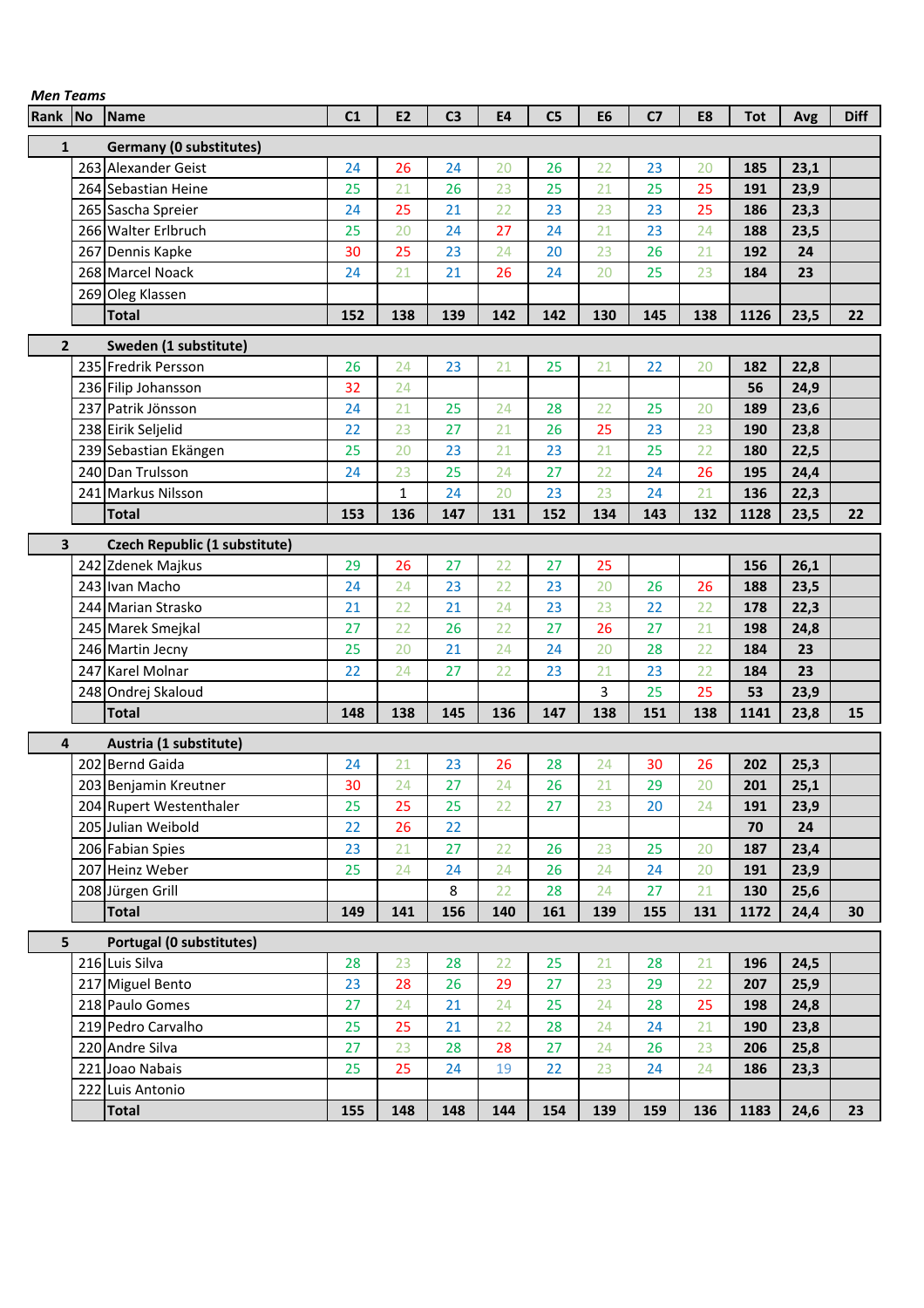| Rank                    | No  | <b>Name</b>                    | C <sub>1</sub> | <b>E2</b> | C <sub>3</sub> | E4  | C <sub>5</sub> | E <sub>6</sub>  | C <sub>7</sub> | E8  | <b>Tot</b> | Avg  | <b>Diff</b> |
|-------------------------|-----|--------------------------------|----------------|-----------|----------------|-----|----------------|-----------------|----------------|-----|------------|------|-------------|
| 6                       |     | Switzerland (1 substitute)     |                |           |                |     |                |                 |                |     |            |      |             |
|                         |     | 276 Michel Rhyn                | 26             | 23        | 25             | 21  | 29             | 20              | 25             | 22  | 191        | 23,9 |             |
|                         |     | 277 Omar Maggi                 | 26             | 23        | 22             | 25  | 25             | $\overline{21}$ | 24             | 23  | 189        | 23,6 |             |
|                         |     | 278 Michel Pfister             | 24             | 25        | 24             | 28  | 24             | 24              | 28             | 28  | 205        | 25,6 |             |
|                         |     | 279 Daniel Moser               | 27             | 23        | 26             | 24  | 30             | 26              | 25             | 21  | 202        | 25,3 |             |
|                         |     | 280 Andreas Schneider          | 30             | 28        | 28             | 25  |                |                 |                |     | 111        | 26   |             |
|                         |     | 281 Reto Sommer                | 26             | 25        | 22             | 22  | 24             | 24              | 25             | 23  | 191        | 23,9 |             |
|                         |     | 282 Marvin Hauri               |                |           |                |     | 25             | 21              | 27             | 22  | 95         | 24,4 |             |
|                         |     | <b>Total</b>                   | 159            | 147       | 147            | 145 | 157            | 136             | 154            | 139 | 1184       | 24,7 | 23          |
| $\overline{\mathbf{z}}$ |     | Italy (0 substitutes)          |                |           |                |     |                |                 |                |     |            |      |             |
|                         |     | 209 Massimiliano Crespi        | 27             | 27        | 25             | 24  | 29             | 30              | 23             | 24  | 209        | 26,1 |             |
|                         |     | 210 Cristian Pinton            | 26             | 25        | 24             | 26  | 28             | 26              | 25             | 22  | 202        | 25,3 |             |
|                         |     | 211 Fabian Schupfer            | 30             | 24        | 25             | 23  | 27             | 26              | 29             | 26  | 210        | 26,3 |             |
|                         |     | 212 Roberto Parisi             | 27             | 21        | 24             | 22  | 24             | 25              | 29             | 23  | 195        | 24,4 |             |
|                         |     | 213 Emanuele Prestinari        | 27             | 25        | 25             | 23  | 26             | 24              | 27             | 23  | 200        | 25   |             |
|                         | 214 | Paolo Porta                    | 27             | 26        | 26             | 19  | 27             | 24              | 24             | 21  | 194        | 24,3 |             |
|                         |     | 215 Boris Arzuffi              |                |           |                |     |                |                 |                |     |            |      |             |
|                         |     | <b>Total</b>                   | 164            | 148       | 149            | 137 | 161            | 155             | 157            | 139 | 1210       | 25,2 | 27          |
| 8                       |     | <b>Finland (1 substitute)</b>  |                |           |                |     |                |                 |                |     |            |      |             |
|                         |     | 256 Kosti Salonen              | 26             | 23        | 25             | 22  | 27             | 26              | 29             | 27  | 205        | 25,6 |             |
|                         |     | 257 Aki Sillman                | 26             | 23        | 25             | 24  | 24             | 24              | 29             | 22  | 197        | 24,6 |             |
|                         |     | 258 Marko Nuotio               | 26             | 26        | 27             | 26  | 29             | 23              | 28             | 26  | 211        | 26,4 |             |
|                         |     | 259 Juuso Tasku                | 33             | 28        | 28             | 27  | 29             | 27              | 28             | 21  | 221        | 27,6 |             |
|                         |     | 260 Petri Lonngren             | 30             | 28        | 27             | 31  | 30             | 23              |                |     | 169        | 28,9 |             |
|                         |     | 261 Matias Roj                 | 24             | 31        | 26             | 22  | 29             | 24              | 26             | 24  | 206        | 25,8 |             |
|                         |     | 262 Aapo Siurola               |                |           |                |     |                | 6               | 27             | 22  | 55         | 27,5 |             |
|                         |     | <b>Total</b>                   | 165            | 159       | 158            | 152 | 168            | 153             | 167            | 142 | 1264       | 26,3 | 26          |
| 9                       |     | <b>Denmark (0 substitutes)</b> |                |           |                |     |                |                 |                |     |            |      |             |
|                         |     | 249 Dan Jensen                 | 31             | 26        | 28             | 22  | 28             | 27              | 31             | 23  | 216        | 27   |             |
|                         |     | 250 Jonas Kircheiner-Rasmussen | 33             | 25        | 29             | 24  | 31             | 25              | 30             | 22  | 219        | 27,4 |             |
|                         |     | 251 Allan Schwab               | 25             | 26        | 30             | 25  | 28             | 24              | 29             | 27  | 214        | 26,8 |             |
|                         |     | 252 Simon Junker               | 24             | 22        | 24             | 22  | 35             | 30              | 27             | 21  | 205        | 25,6 |             |
|                         |     | 253 Torben Fjordvang           | 27             | 25        | 28             | 28  | 26             | 23              | 30             | 26  | 213        | 26,6 |             |
|                         |     | 254 Jannick Skov               | 29             | 22        | 30             | 23  | 26             | 22              | 25             | 25  | 202        | 25,3 |             |
|                         |     |                                |                |           |                |     |                |                 |                |     |            |      |             |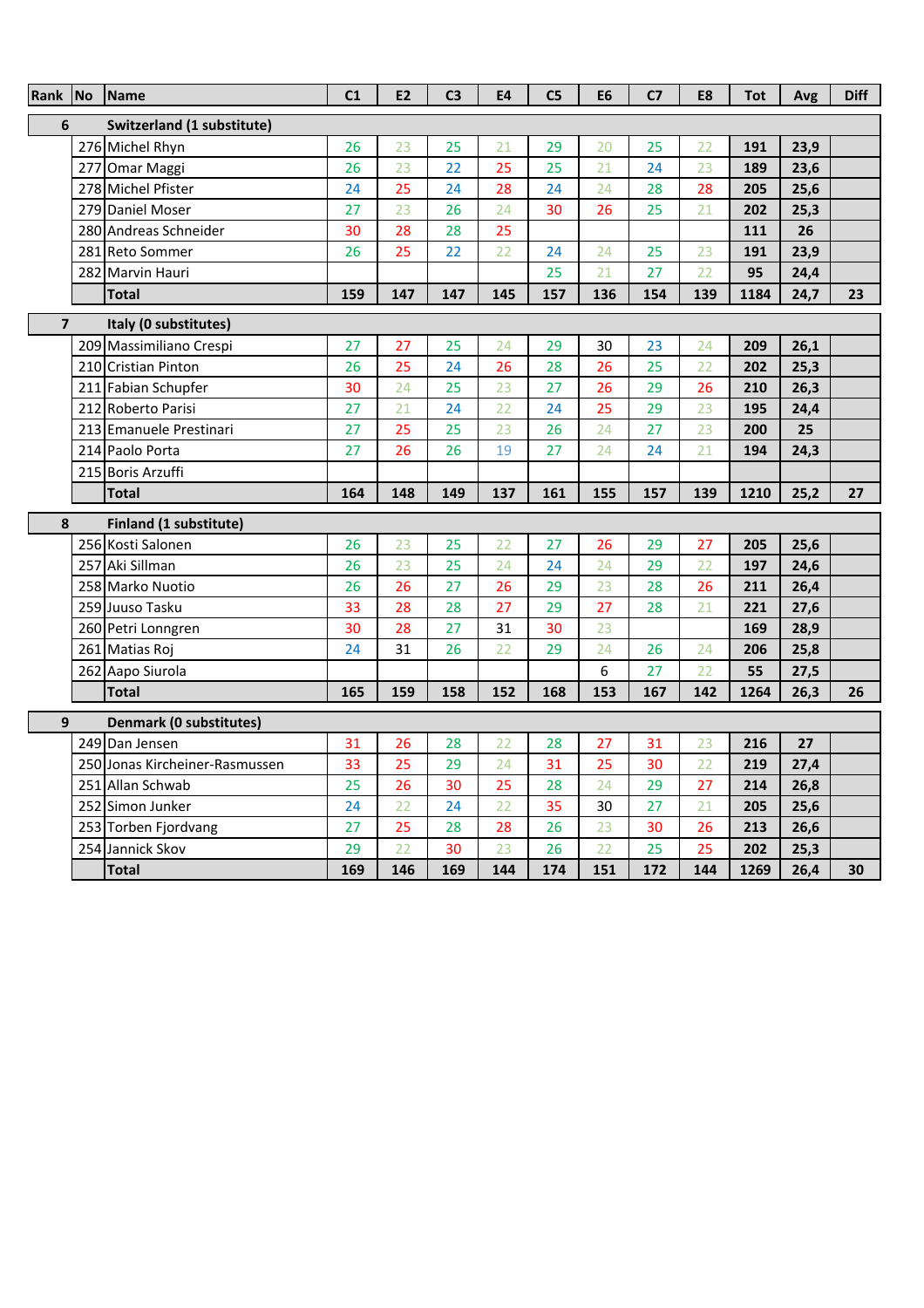| Rank No |     | <b>Name</b>                          | C <sub>1</sub> | <b>E2</b> | C <sub>3</sub> | <b>E4</b> | C <sub>5</sub> | E <sub>6</sub> | C <sub>7</sub> | E8  | <b>Tot</b> | Avg  | <b>Diff</b> |
|---------|-----|--------------------------------------|----------------|-----------|----------------|-----------|----------------|----------------|----------------|-----|------------|------|-------------|
|         |     |                                      |                |           |                |           |                |                |                |     |            |      |             |
| 10      |     | Slovakia (0 substitutes)             |                |           |                |           |                |                |                |     |            |      |             |
|         | 227 | Jan Tolarovic                        | 33             | 24        | 29             | 23        | 27             | 21             | 35             | 25  | 217        | 27,1 |             |
|         |     | 228 Rene Simansky                    | 34             | 23        | 27             | 24        | 31             | 30             | 27             | 27  | 223        | 27,9 |             |
|         |     | 229 Jaroslav Murin                   | 31             | 28        | 31             | 27        | 25             | 26             | 31             | 26  | 225        | 28,1 |             |
|         |     | 230 Radovan Struhar                  | 29             | 19        | 31             | 25        | 29             | 24             | 37             | 32  | 226        | 28,3 |             |
|         |     | 231 Marian Havlik                    | 32             | 27        | 23             | 25        | 30             | 24             | 27             | 27  | 215        | 26,9 |             |
|         |     | 232 Miroslav Cibik                   | 27             | 21        | 23             | 24        | 29             | 25             | 30             | 22  | 201        | 25,1 |             |
|         |     | 233 Slavomir Holicky                 |                |           |                |           |                |                |                |     |            |      |             |
|         |     | <b>Total</b>                         | 186            | 142       | 164            | 148       | 171            | 150            | 187            | 159 | 1307       | 27,2 | 45          |
| 11      |     | <b>Great Britain (0 substitutes)</b> |                |           |                |           |                |                |                |     |            |      |             |
|         |     | 270 James Rutherford                 | 34             | 35        | 34             | 31        | 30             | 28             | 34             | 28  | 254        | 31,8 |             |
|         |     | 271 Freddie Blackburn Shaw           | 35             | 31        | 37             | 36        | 32             | 33             | 34             | 37  | 275        | 34,4 |             |
|         | 272 | <b>Adrian Amey</b>                   | 40             | 34        | 32             | 26        | 32             | 36             | 36             | 29  | 265        | 33,1 |             |
|         |     | 273 Will Donnelly                    | 30             | 34        | 25             | 36        | 30             | 24             | 31             | 31  | 241        | 30,1 |             |
|         |     | 274 Chris Wood                       | 31             | 30        | 35             | 30        | 31             | 36             | 27             | 26  | 246        | 30,8 |             |
|         |     | 275 Adam Kelly                       | 29             | 25        | 28             | 31        | 31             | 24             | 26             | 26  | 220        | 27,5 |             |
|         |     | <b>Total</b>                         | 199            | 189       | 191            | 190       | 186            | 181            | 188            | 177 | 1501       | 31,3 | 22          |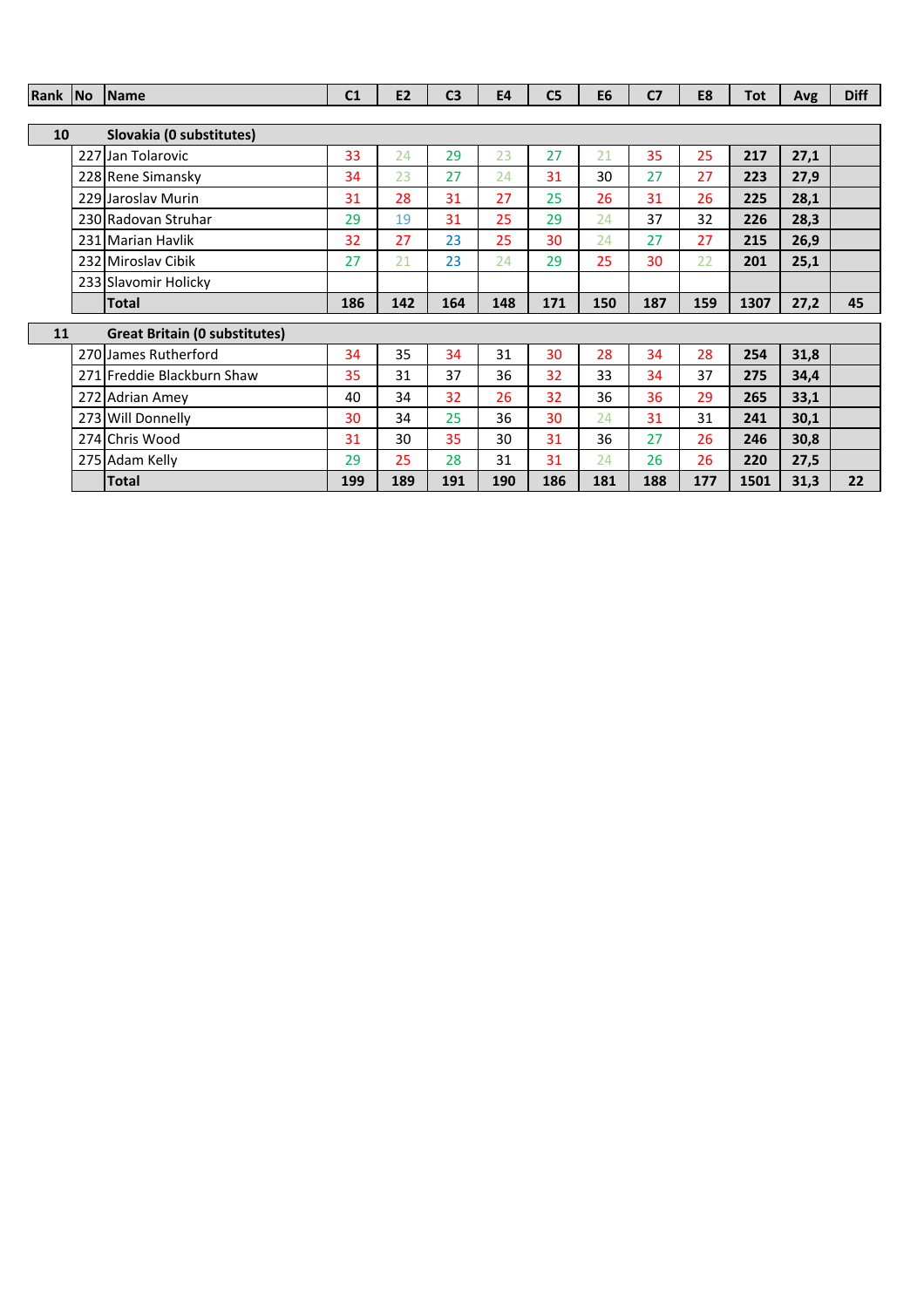| <b>Ladies Teams</b> |                                    |           |                |    |                |    |    |           |    |            |      |             |
|---------------------|------------------------------------|-----------|----------------|----|----------------|----|----|-----------|----|------------|------|-------------|
| Rank No             | <b>Name</b>                        | <b>E1</b> | C <sub>2</sub> | E3 | C <sub>4</sub> | E5 | C6 | <b>E7</b> | C8 | <b>Tot</b> | Avg  | <b>Diff</b> |
|                     |                                    |           |                |    |                |    |    |           |    |            |      |             |
| $\mathbf{1}$        | Germany (1 substitute)             |           |                |    |                |    |    |           |    |            |      |             |
|                     | 130 Annika Dellmann                | 25        | 29             | 26 | 28             |    |    |           |    | 108        | 25,5 |             |
|                     | 128 Melanie Hammerschmidt          | 23        | 23             | 26 | 25             | 23 | 26 | 21        | 26 | 193        | 24,1 |             |
|                     | 131 Nicole Birkelbach              | 21        | 25             | 23 | 22             | 23 | 25 | 26        | 24 | 189        | 23,6 |             |
|                     | 129 Jasmin Ehm                     |           |                |    |                | 24 | 23 | 22        | 21 | 90         | 23   |             |
|                     | <b>Total</b>                       | 69        | 77             | 75 | 75             | 70 | 74 | 69        | 71 | 580        | 24,2 | 8           |
|                     |                                    |           |                |    |                |    |    |           |    |            |      |             |
| $\overline{2}$      | Austria (0 substitutes)            |           |                |    |                |    |    |           |    |            |      |             |
|                     | 101 Karin Heschl                   | 24        | 25             | 21 | 27             | 24 | 22 | 23        | 24 | 190        | 23,8 |             |
|                     | 100 Elisabeth Gruber               | 26        | 25             | 27 | 27             | 19 | 25 | 28        | 25 | 202        | 25,3 |             |
|                     | 102 Lara Jehle                     | 23        | 28             | 23 | 23             | 22 | 26 | 22        | 25 | 192        | 24   |             |
|                     | 103 Sandra Schwarz                 |           |                |    |                |    |    |           |    |            |      |             |
|                     | <b>Total</b>                       | 73        | 78             | 71 | 77             | 65 | 73 | 73        | 74 | 584        | 24,3 | 13          |
|                     |                                    |           |                |    |                |    |    |           |    |            |      |             |
| 3                   | Czech Republic (1 substitute)      |           |                |    |                |    |    |           |    |            |      |             |
|                     | 120 Lucie Pavelkova                | 24        | 26             | 23 | 28             | 24 | 26 | 23        | 14 | 188        | 25,4 |             |
|                     | 121 Jana Nakladalova               | 23        | 24             | 21 | 24             | 20 | 28 | 26        | 27 | 193        | 24,1 |             |
|                     | 123 Eva Molnarova                  | 26        | 27             | 24 | 24             | 23 | 24 | 25        | 27 | 200        | 25   |             |
|                     | 122 Alena Dolezelova               |           |                |    |                |    |    |           | 15 | 15         | 24,1 |             |
|                     | <b>Total</b>                       | 73        | 77             | 68 | 76             | 67 | 78 | 74        | 83 | 596        | 24,8 | 16          |
|                     |                                    |           |                |    |                |    |    |           |    |            |      |             |
| 4                   | <b>Switzerland (0 substitutes)</b> |           |                |    |                |    |    |           |    |            |      |             |
|                     | 134 Katrin Nydegger                | 27        | 30             | 24 | 27             | 29 | 28 | 33        | 29 | 227        | 28,4 |             |
|                     | 135 Daniela Pfister                | 29        | 25             | 20 | 25             | 21 | 24 | 27        | 28 | 199        | 24,9 |             |
|                     | 136 Maja Wicki                     | 24        | 26             | 27 | 24             | 23 | 24 | 26        | 26 | 200        | 25   |             |
|                     | <b>Total</b>                       | 80        | 81             | 71 | 76             | 73 | 76 | 86        | 83 | 626        | 26,1 | 15          |
|                     |                                    |           |                |    |                |    |    |           |    |            |      |             |
| 5                   | Sweden (1 substitute)              |           |                |    |                |    |    |           |    |            |      |             |
|                     | 116 Jasmin Hansson                 | 26        | 25             | 27 | 19             |    |    |           |    | 97         | 27   |             |
|                     | 117 Josefin Hansson                | 26        | 29             | 29 | 31             | 28 | 29 | 24        | 28 | 224        | 28   |             |
|                     | 119 Marielle Svensson              | 23        | 25             | 27 | 27             | 24 | 23 | 26        | 24 | 199        | 24,9 |             |
|                     | 118 Jenny Erlandsson               |           |                |    | 14             | 22 | 27 | 31        | 29 | 123        | 26,9 |             |
|                     | <b>Total</b>                       | 75        | 79             | 83 | 91             | 74 | 79 | 81        | 81 | 643        | 26,8 | 17          |
|                     |                                    |           |                |    |                |    |    |           |    |            |      |             |
| 6                   | Italy (1 substitute)               |           |                |    |                |    |    |           |    |            |      |             |
|                     | 106 Antonella Flamini              | 25        | 31             | 30 | 31             | 23 | 31 | 21        |    | 192        | 27,1 |             |
|                     | 107 Martina Saletta                | 25        | 29             | 27 | 32             | 24 | 31 | 27        | 32 | 227        | 28,4 |             |
|                     | 104 Anna Bandera                   | 24        | 27             | 25 | 28             | 22 | 24 | 26        | 27 | 203        | 25,4 |             |
|                     | 105 Silvia Bandera                 |           |                |    |                |    |    |           | 26 | 26         | 28,5 |             |
|                     | <b>Total</b>                       | 74        | 87             | 82 | 91             | 69 | 86 | 74        | 85 | 648        | 27   | 22          |
|                     |                                    |           |                |    |                |    |    |           |    |            |      |             |
| $\overline{7}$      | Portugal (0 substitutes)           |           |                |    |                |    |    |           |    |            |      |             |
|                     | 113 Fernanda Costa                 | 26        | 30             | 28 | 29             | 26 | 34 | 27        | 25 | 225        | 28,1 |             |
|                     | 111 Cristina Fernandes             | 31        | 27             | 23 | 30             | 25 | 27 | 32        | 30 | 225        | 28,1 |             |
|                     | 110 Anabela Pereira                | 28        | 36             | 28 | 24             | 24 | 32 | 23        | 30 | 225        | 28,1 |             |
|                     | 112 Manuela Pinheiro               |           |                |    |                |    |    |           |    |            |      |             |
|                     | <b>Total</b>                       | 85        | 93             | 79 | 83             | 75 | 93 | 82        | 85 | 675        | 28,1 | 18          |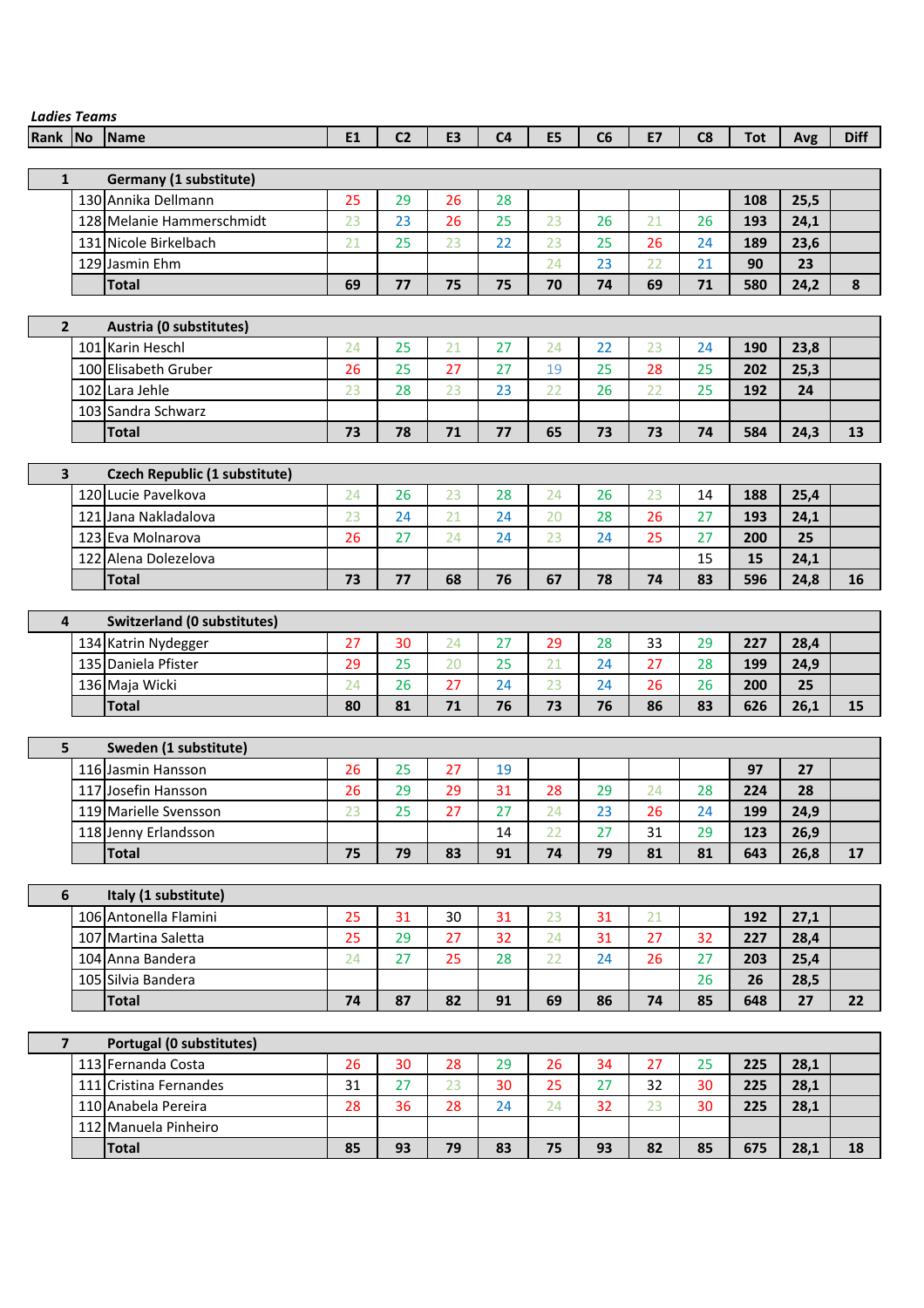#### *Full Results List (Strokeplay)*

*Ladies Strokeplay*

| Rank           | St.no. | Name                                                          | Country    | E <sub>1</sub> | C <sub>2</sub> | E <sub>3</sub> | C <sub>4</sub> | E5              | C <sub>6</sub> | E7              | C8 | E <sub>9</sub>  | C10 | E11 | C12 | <b>EAvg</b> | CAvg | ESum | CSum | Diff           | <b>Total</b> |
|----------------|--------|---------------------------------------------------------------|------------|----------------|----------------|----------------|----------------|-----------------|----------------|-----------------|----|-----------------|-----|-----|-----|-------------|------|------|------|----------------|--------------|
| $\mathbf{1}$   | 101    | Karin Heschl                                                  | AUT        | 24             | 25             | 21             | 27             | 24              | 22             | 23              | 24 | 22              | 26  | 22  | 25  | 22.7        | 24,8 | 136  | 149  | 8              | 285          |
| $\overline{2}$ |        | 131 Nicole Birkelbach                                         | GER        | 21             | 25             | 23             | 22             | 23              | 25             | 26              | 24 | 22              | 27  | 25  | 25  | 23,3        | 24,7 | 140  | 148  | 10             | 288          |
| $\overline{3}$ | 128    | Melanie Hammerschmidt                                         | GER        | 23             | 23             | 26             | 25             | 23              | 26             | $\overline{21}$ | 26 | 23              | 29  | 21  | 23  | 22,8        | 25,3 | 137  | 152  | 11             | 289          |
| $\overline{4}$ | 129    | Jasmin Ehm                                                    | GER        | 22             | 25             | 22             | 25             | 24              | 23             | 22              | 21 | 27              | 26  | 25  | 27  | 23,7        | 24,5 | 142  | 147  | 11             | 289          |
| 5              | 102    | Lara Jehle                                                    | AUT        | 23             | 28             | 23             | 23             | 22              | 26             | 22              | 25 | $\overline{21}$ | 26  | 22  | 29  | 22.2        | 26,2 | 133  | 157  | 8              | 290          |
| 6              | 121    | Jana Nakladalova                                              | <b>CZE</b> | 23             | 24             | 21             | 24             | 20              | 28             | 26              | 27 | 23              | 25  | 23  | 26  | 22,7        | 25,7 | 136  | 154  | 10             | 290          |
| $\overline{7}$ |        | 136 Maja Wicki                                                | SUI        | 24             | 26             | 27             | 24             | 23              | 24             | 26              | 26 | 22              | 25  | 22  | 23  | 24          | 24,7 | 144  | 148  | 8              | 292          |
| 8              |        | 123 Eva Molnarova                                             | <b>CZE</b> | 26             | 27             | 24             | 24             | 23              | 24             | 25              | 27 | 24              | 26  | 24  | 23  | 24,3        | 25,2 | 146  | 151  | $\overline{7}$ | 297          |
| 9              |        | 122 Alena Dolezelova                                          | <b>CZE</b> | 24             | 24             | 26             | 23             | 23              | 24             | 22              | 27 | 27              | 29  | 24  | 24  | 24.3        | 25,2 | 146  | 151  | 11             | 297          |
|                |        | <b>Cut after Round 10 - Participants to Strokeplay Finals</b> |            |                |                |                |                |                 |                |                 |    |                 |     |     |     |             |      |      |      |                |              |
| 10             |        | 119 Marielle Svensson                                         | SWE        | 23             | 25             | 27             | 27             | 24              | 23             | 26              | 24 | 24              | 29  |     |     | 24,8        | 25,6 | 124  | 128  | 10             | 252          |
| 11             |        | 135 Daniela Pfister                                           | SUI        | 29             | 25             | 20             | 25             | $\overline{21}$ | 24             | 27              | 28 | 26              | 27  |     |     | 24.6        | 25,8 | 123  | 129  | 13             | 252          |
| 12             |        | 120 Lucie Pavelkova                                           | <b>CZE</b> | 24             | 26             | 23             | 28             | 24              | 26             | 23              | 29 | 25              | 25  |     |     | 23,8        | 26,8 | 119  | 134  | 6              | 253          |
| 13             |        | 104 Anna Bandera                                              | <b>ITA</b> | 24             | 27             | 25             | 28             | 22              | 24             | 26              | 27 | 27              | 23  |     |     | 24,8        | 25,8 | 124  | 129  | 10             | 253          |
| 14             |        | 100 Elisabeth Gruber                                          | AUT        | 26             | 25             | 27             | 27             | 19              | 25             | 28              | 25 | 24              | 27  |     |     | 24,8        | 25,8 | 124  | 129  | 11             | 253          |
| 15             |        | 124 Laura Fogh Henriksen                                      | DEN        | 23             | 24             | 25             | 31             | 22              | 29             | 24              | 28 | 28              | 24  |     |     | 24,4        | 27,2 | 122  | 136  | 13             | 258          |
| 16             |        | 130 Annika Dellmann                                           | GER        | 25             | 29             | 26             | 28             | 21              | 26             | 23              | 26 | 26              | 29  |     |     | 24,2        | 27,6 | 121  | 138  | 8              | 259          |
|                |        | <b>Cut after Round 10 - Participants to Matchplay Finals</b>  |            |                |                |                |                |                 |                |                 |    |                 |     |     |     |             |      |      |      |                |              |
| 17             | 115    | Yana Lazareva                                                 | <b>RUS</b> | 25             | 29             | 24             | 30             | 24              | 31             | 25              | 25 | 21              | 28  |     |     | 23,8        | 28,6 | 119  | 143  | 10             | 262          |
| 18             | 103    | Sandra Schwarz                                                | AUT        | 24             | 31             | 27             | 26             | 29              | 25             | 22              | 32 | 24              | 27  |     |     | 25.2        | 28,2 | 126  | 141  | 14             | 267          |
| 19             |        | 118 Jenny Erlandsson                                          | <b>SWE</b> | 24             | 27             | 27             | 28             | 22              | 27             | 31              | 29 | 25              | 30  |     |     | 25,8        | 28,2 | 129  | 141  | 12             | 270          |
| 20             |        | 116 Jasmin Hansson                                            | <b>SWE</b> | 26             | 25             | 27             | 34             | 27              | 24             | 24              | 29 | 26              | 28  |     |     | 26          | 28   | 130  | 140  | 13             | 270          |
| 21             |        | 106 Antonella Flamini                                         | <b>ITA</b> | 25             | 31             | 30             | 31             | 23              | 31             | 21              | 25 | 23              | 32  |     |     | 24.4        | 30   | 122  | 150  | 16             | 272          |
| 22             | 117    | Josefin Hansson                                               | <b>SWE</b> | 26             | 29             | 29             | 31             | 28              | 29             | 24              | 28 | 23              | 26  |     |     | 26          | 28,6 | 130  | 143  | 11             | 273          |
| 23             | 107    | Martina Saletta                                               | <b>ITA</b> | 25             | 29             | 27             | 32             | 24              | 31             | 27              | 32 | 23              | 25  |     |     | 25,2        | 29,8 | 126  | 149  | 11             | 275          |
| 24             |        | 126 Ida Hiltunen                                              | <b>FIN</b> | 30             | 30             | 24             | 25             | 25              | 29             | 25              | 27 | 31              | 30  |     |     | 27          | 28,2 | 135  | 141  | 12             | 276          |
| 25             | 111    | Cristina Fernandes                                            | POR        | 31             | 27             | 23             | 30             | 25              | 27             | 32              | 30 | 22              | 29  |     |     | 26,6        | 28,6 | 133  | 143  | 13             | 276          |
| 26             | 127    | Greta Wedman                                                  | <b>FIN</b> | 29             | 30             | 23             | 27             | 25              | 30             | 26              | 34 | 21              | 31  |     |     | 24,8        | 30,4 | 124  | 152  | 15             | 276          |
| 27             |        | 110 Anabela Pereira                                           | POR        | 28             | 36             | 28             | 24             | 24              | 32             | 23              | 30 | 25              | 27  |     |     | 25,6        | 29,8 | 128  | 149  | 17             | 277          |
| 28             |        | 113 Fernanda Costa                                            | POR        | 26             | 30             | 28             | 29             | 26              | 34             | 27              | 25 | 24              | 30  |     |     | 26,2        | 29,6 | 131  | 148  | 13             | 279          |
| 29             |        | 114 Yulia Korytina                                            | <b>RUS</b> | 28             | 29             | 26             | 32             | 29              | 28             | 24              | 30 | 26              | 28  |     |     | 26,6        | 29,4 | 133  | 147  | 9              | 280          |
| 30             |        | 134 Katrin Nydegger                                           | SUI        | 27             | 30             | 24             | 27             | 29              | 28             | 33              | 29 | 24              | 29  |     |     | 27,4        | 28,6 | 137  | 143  | 12             | 280          |
| 31             | 125    | Kristina Renner Matthies                                      | <b>DEN</b> | 28             | 35             | 26             | 30             | 24              | 26             | 25              | 29 | 24              | 33  |     |     | 25,4        | 30,6 | 127  | 153  | 13             | 280          |
| 32             | 105    | Silvia Bandera                                                | <b>ITA</b> | 26             | 31             | 29             | 30             | 28              | 29             | 29              | 26 | 27              | 26  |     |     | 27,8        | 28,4 | 139  | 142  | 8              | 281          |
| 33             | 112    | Manuela Pinheiro                                              | POR        | 32             | 34             | 28             | 36             | 25              | 28             | 22              | 27 | 30              | 37  |     |     | 27,4        | 32,4 | 137  | 162  | 20             | 299          |
| 34             | 108    | Evelina Brikmane                                              | LAT        | 27             | 32             | 27             | 34             | 29              | 31             | 28              | 34 | 29              | 30  |     |     | 28          | 32,2 | 140  | 161  | 6              | 301          |
| 35             | 133    | Ildiko Kincses                                                | HUN        | 37             | 35             | 29             | 30             | 27              | 29             | 26              | 32 | 27              | 36  |     |     | 29,2        | 32,4 | 146  | 162  | 18             | 308          |
| 36             |        | 109 Kristiana Kirsa                                           | LAT        | 37             | 39             | 31             | 30             | 27              | 31             | 29              | 34 | 31              | 27  |     |     | 31          | 32,2 | 155  | 161  | 22             | 316          |
| 37             |        | 132 Ruth Burke                                                | GBR        | 33             | 38             | 34             | 31             | 32              | 40             | 29              | 36 | 42              | 34  |     |     | 34          | 35,8 | 170  | 179  | 22             | 349          |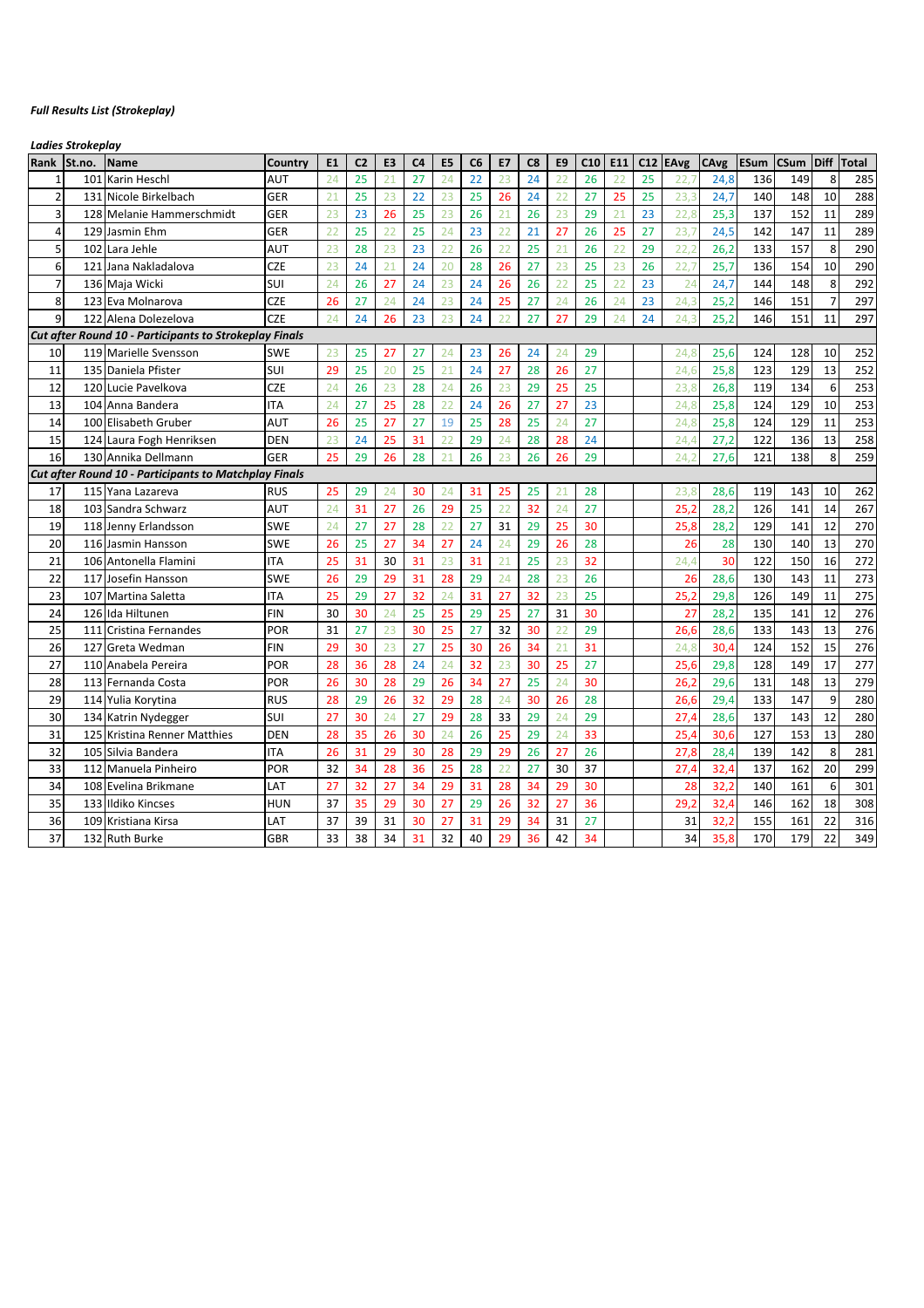#### *Full Results List (Strokeplay)*

*Men Strokeplay*

| Rank           | St.no. | Name                                                   | Country    | C <sub>1</sub> | E <sub>2</sub> | C <sub>3</sub> | <b>E4</b> | C <sub>5</sub> | E <sub>6</sub> | C <sub>7</sub> | E8 | C9 | E10             | E11 | C12 | <b>EAvg</b> | CAvg | <b>ESum</b> | <b>CSum</b> | Diff | <b>Total</b> |
|----------------|--------|--------------------------------------------------------|------------|----------------|----------------|----------------|-----------|----------------|----------------|----------------|----|----|-----------------|-----|-----|-------------|------|-------------|-------------|------|--------------|
|                | 206    | <b>Fabian Spies</b>                                    | AUT        | 23             | 21             | 27             | 22        | 26             | 23             | 25             | 20 | 22 | 22              | 21  | 22  | 21.5        | 24,2 | 129         | 145         | 8    | 274          |
| $\overline{2}$ | 241    | <b>Markus Nilsson</b>                                  | <b>SWE</b> | 20             | 23             | 24             | 20        | 23             | 23             | 24             | 21 | 25 | $\overline{22}$ | 23  | 27  | 22          | 23,8 | 132         | 143         | 10   | 275          |
| 3              | 244    | <b>Marian Strasko</b>                                  | <b>CZE</b> | 21             | 22             | 21             | 24        | 23             | 23             | 22             | 22 | 24 | 25              | 24  | 25  | 23,3        | 22,7 | 140         | 136         |      | 276          |
| $\overline{4}$ | 237    | Patrik Jönsson                                         | <b>SWE</b> | 24             | 21             | 25             | 24        | 28             | 22             | 25             | 20 | 25 | 20              | 21  | 22  | 21.3        | 24,8 | 128         | 149         | 10   | 277          |
| 5              | 247    | <b>Karel Molnar</b>                                    | <b>CZE</b> | 22             | 24             | 27             | 22        | 23             | 21             | 23             | 22 | 22 | 25              | 22  | 25  | 22.7        | 23,7 | 136         | 142         | 9    | 278          |
| 6              | 219    | Pedro Carvalho                                         | POR        | 25             | 25             | 21             | 22        | 28             | 24             | 24             | 21 | 23 | 22              | 21  | 23  | 22,5        | 24   | 135         | 144         | 11   | 279          |
| $\overline{7}$ |        | 235 Fredrik Persson                                    | <b>SWE</b> | 26             | 24             | 23             | 21        | 25             | 21             | 22             | 20 | 30 | 21              | 23  | 23  | 21,7        | 24,8 | 130         | 149         | 12   | 279          |
| 8              |        | 204 Rupert Westenthaler                                | AUT        | 25             | 25             | 25             | 22        | 27             | 23             | 20             | 24 | 21 | 23              | 19  | 25  | 22.7        | 23,8 | 136         | 143         | 13   | 279          |
| 9              |        | 246 Martin Jecny                                       | <b>CZE</b> | 25             | 20             | 21             | 24        | 24             | 20             | 28             | 22 | 26 | 25              | 19  | 25  | 21,7        | 24,8 | 130         | 149         | 13   | 279          |
| 10             |        | 265 Sascha Spreier                                     | GER        | 24             | 25             | 21             | 22        | 23             | 23             | 23             | 25 | 23 | 25              | 21  | 25  | 23,5        | 23,2 | 141         | 139         | 8    | 280          |
| 11             |        | 239 Sebastian Ekängen                                  | <b>SWE</b> | 25             | 20             | 23             | 21        | 23             | 21             | 25             | 22 | 28 | 23              | 22  | 27  | 21,5        | 25,2 | 129         | 151         | 8    | 280          |
| 12             |        | 238 Eirik Seljelid                                     | <b>SWE</b> | 22             | 23             | 27             | 21        | 26             | 25             | 23             | 23 | 23 | 22              | 23  | 24  | 22,8        | 24,2 | 137         | 145         | 9    | 282          |
| 13             |        | 263 Alexander Geist                                    | GER        | 24             | 26             | 24             | 20        | 26             | 22             | 23             | 20 | 25 | 23              | 23  | 26  | 22,3        | 24,7 | 134         | 148         | 9    | 282          |
| 14             |        | 243 Ivan Macho                                         | <b>CZE</b> | 24             | 24             | 23             | 22        | 23             | 20             | 26             | 26 | 24 | 23              | 21  | 26  | 22.7        | 24,3 | 136         | 146         | 9    | 282          |
| 15             | 264    | Sebastian Heine                                        | GER        | 25             | 21             | 26             | 23        | 25             | 21             | 25             | 25 | 23 | 21              | 22  | 26  | 22.2        | 25   | 133         | 150         |      | 283          |
| 16             | 221    | Joao Nabais                                            | POR        | 25             | 25             | 24             | 19        | 22             | 23             | 24             | 24 | 26 | 22              | 25  | 24  | 23          | 24,2 | 138         | 145         | 10   | 283          |
| 17             |        | 248 Ondrej Skaloud                                     | <b>CZE</b> | 25             | 22             | 27             | 22        | 20             | 25             | 25             | 25 | 21 | 22              | 23  | 26  | 23.2        | 24   | 139         | 144         | 10   | 283          |
| 18             |        | 268 Marcel Noack                                       | GER        | 24             | 21             | 21             | 26        | 24             | 20             | 25             | 23 | 27 | 24              | 24  | 26  | 23          | 24,5 | 138         | 147         | 12   | 285          |
|                |        | Cut after Round 10 - Participants to Strokeplay Finals |            |                |                |                |           |                |                |                |    |    |                 |     |     |             |      |             |             |      |              |
| 19             |        | 205 Julian Weibold                                     | AUT        | 22             | 26             | 28             | 25        | 24             | 23             | 23             | 21 | 24 | 20              |     |     | 23          | 24,2 | 115         | 121         | 12   | 236          |
| 20             |        | 266 Walter Erlbruch                                    | GER        | 25             | 20             | 24             | 27        | 24             | 21             | 23             | 24 | 25 | 24              |     |     | 23.2        | 24,2 | 116         | 121         | 9    | 237          |
| 21             | 277    | Omar Maggi                                             | SUI        | 26             | 23             | 22             | 25        | 25             | 21             | 24             | 23 | 26 | 24              |     |     | 23.2        | 24,6 | 116         | 123         | 8    | 239          |
| 22             | 207    | Heinz Weber                                            | AUT        | 25             | 24             | 24             | 24        | 26             | 24             | 24             | 20 | 28 | 21              |     |     | 22.6        | 25,4 | 113         | 127         | 8    | 240          |
| 23             | 282    | Marvin Hauri                                           | SUI        | 26             | 27             | 25             | 22        | 25             | 21             | 27             | 22 | 24 | 21              |     |     | 22,6        | 25,4 | 113         | 127         | 9    | 240          |
| 24             |        | 214 Paolo Porta                                        | <b>ITA</b> | 27             | 26             | 26             | 19        | 27             | 24             | 24             | 21 | 26 | $\overline{21}$ |     |     | 22,2        | 26   | 111         | 130         | 10   | 241          |
| 25             | 212    | Roberto Parisi                                         | <b>ITA</b> | 27             | 21             | 24             | 22        | 24             | 25             | 29             | 23 | 25 | 22              |     |     | 22,6        | 25,8 | 113         | 129         | 9    | 242          |
| 26             | 267    | Dennis Kapke                                           | GER        | 30             | 25             | 23             | 24        | 20             | 23             | 26             | 21 | 27 | 23              |     |     | 23,2        | 25,2 | 116         | 126         | 14   | 242          |
| 27             |        | 276 Michel Rhyn                                        | SUI        | 26             | 23             | 25             | 21        | 29             | 20             | 25             | 22 | 30 | 22              |     |     | 21.6        | 27   | 108         | 135         | 8    | 243          |
| 28             |        | 269 Oleg Klassen                                       | GER        | 25             | 21             | 27             | 21        | 28             | 24             | 26             | 24 | 26 | 22              |     |     | 22,4        | 26,4 | 112         | 132         | 6    | 244          |
| 29             |        | 281 Reto Sommer                                        | SUI        | 26             | 25             | 22             | 22        | 24             | 24             | 25             | 23 | 26 | 27              |     |     | 24.2        | 24,6 | 121         | 123         | 9    | 244          |
| 30             |        | 240 Dan Trulsson                                       | <b>SWE</b> | 24             | 23             | 25             | 24        | 27             | 22             | 24             | 26 | 26 | 24              |     |     | 23.8        | 25,2 | 119         | 126         |      | 245          |
| 31             | 213    | <b>Emanuele Prestinari</b>                             | <b>ITA</b> | 27             | 25             | 25             | 23        | 26             | 24             | 27             | 23 | 24 | 22              |     |     | 23.4        | 25,8 | 117         | 129         | 6    | 246          |
| $33*$          |        | 257 Aki Sillman                                        | <b>FIN</b> | 26             | 23             | 25             | 24        | 24             | 24             | 29             | 22 | 27 | 23              |     |     | 23.2        | 26,2 | 116         | 131         |      | 247          |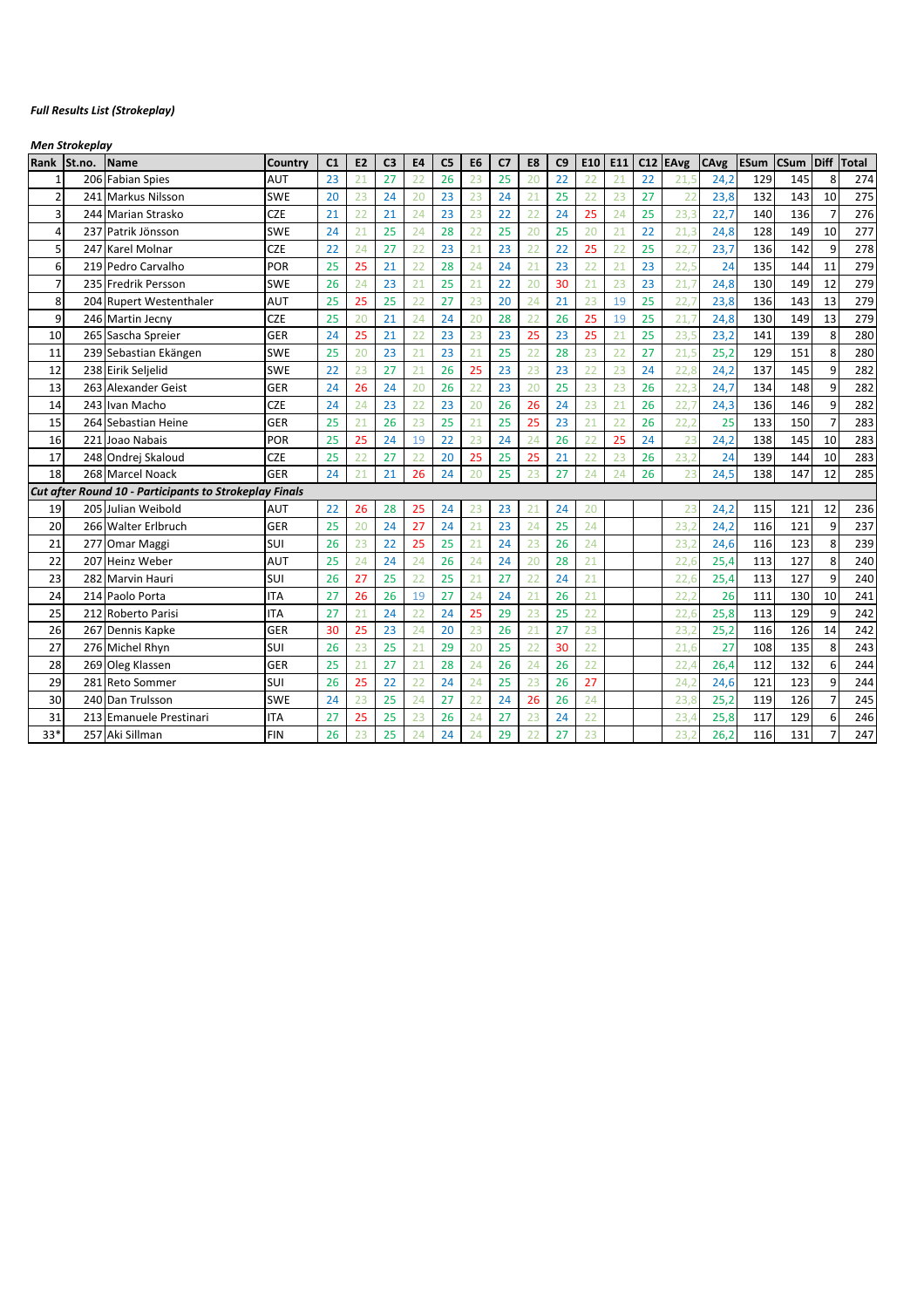|       |        | <b>Cut after Round 10 - Participants to Matchplay Finals</b> |            |                |                |                |    |                |                |    |    |    |     |                 |          |      |             |             |                |               |
|-------|--------|--------------------------------------------------------------|------------|----------------|----------------|----------------|----|----------------|----------------|----|----|----|-----|-----------------|----------|------|-------------|-------------|----------------|---------------|
| Rank  | St.no. | <b>Name</b>                                                  | Country    | C <sub>1</sub> | E <sub>2</sub> | C <sub>3</sub> | E4 | C <sub>5</sub> | E <sub>6</sub> | C7 | E8 | C9 | E10 | E <sub>11</sub> | C12 EAvg | CAvg | <b>ESum</b> | <b>CSum</b> | <b>Diff</b>    | Total         |
| $32*$ |        | 216 Luis Silva                                               | por        | 28             | 23             | 28             | 22 | 25             | 21             | 28 | 21 | 28 | 23  |                 | 22       | 27,4 | 110         | 137         | 5              | 247           |
| 34    |        | 236 Filip Johansson                                          | <b>SWE</b> | 32             | 25             | 25             | 24 | 24             | 23             | 24 | 22 | 23 | 26  |                 | 24       | 25,6 | 120         | 128         | 13             | 248           |
| 35    |        | 245 Marek Smejkal                                            | <b>CZE</b> | 27             | 22             | 26             | 22 | 27             | 26             | 27 | 21 | 27 | 24  |                 | 23       | 26,8 | 115         | 134         | 6              | 249           |
| 36    |        | 218 Paulo Gomes                                              | POR        | 27             | 24             | 21             | 24 | 25             | 24             | 28 | 25 | 26 | 26  |                 | 24,6     | 25,4 | 123         | 127         | 9              | 250           |
| 37    |        | 203 Benjamin Kreutner                                        | AUT        | 30             | 24             | 27             | 24 | 26             | 21             | 29 | 20 | 25 | 24  |                 | 22,6     | 27,4 | 113         | 137         | 9              | 250           |
| 38    |        | 279 Daniel Moser                                             | SUI        | 27             | 23             | 26             | 24 | 30             | 26             | 25 | 21 | 27 | 21  |                 | 23       | 27   | 115         | 135         | 10             | 250           |
| 39    |        | 254 Jannick Skov                                             | <b>DEN</b> | 29             | 22             | 30             | 23 | 26             | 22             | 25 | 25 | 27 | 22  |                 | 22,8     | 27,4 | 114         | 137         | 8              | 251           |
| 40    |        | 223 Evgeny Slivko                                            | <b>RUS</b> | 23             | 23             | 28             | 25 | 28             | 22             | 25 | 23 | 29 | 25  |                 | 23,6     | 26,6 | 118         | 133         | 9              | 251           |
| 41    |        | 278 Michel Pfister                                           | SUI        | 24             | 25             | 24             | 28 | 24             | 24             | 28 | 28 | 25 | 22  |                 | 25,4     | 25   | 127         | 125         | 10             | 252           |
| 42    |        | 202 Bernd Gaida                                              | AUT        | 24             | 21             | 23             | 26 | 28             | 24             | 30 | 26 | 27 | 23  |                 | 24       | 26,4 | 120         | 132         | 12             | 252           |
| 43    |        | 208 Jürgen Grill                                             | AUT        | 27             | 24             | 32             | 22 | 28             | 24             | 27 | 21 | 26 | 23  |                 | 22,8     | 28   | 114         | 140         | 9              | 254           |
| 44    |        | 256 Kosti Salonen                                            | FIN        | 26             | 23             | 25             | 22 | 27             | 26             | 29 | 27 | 29 | 20  |                 | 23,6     | 27,2 | 118         | 136         | 11             | 254           |
| 45    |        | 222 Luis Antonio                                             | por        | 25             | 23             | 23             | 28 | 27             | 26             | 30 | 24 | 27 | 21  |                 | 24.4     | 26,4 | 122         | 132         | 14             | 254           |
| 46    |        | 210 Cristian Pinton                                          | <b>ITA</b> | 26             | 25             | 24             | 26 | 28             | 26             | 25 | 22 | 28 | 25  |                 | 24,8     | 26,2 | 124         | 131         | 8              | 255           |
| 47    |        | 252 Simon Junker                                             | DEN        | 24             | 22             | 24             | 22 | 35             | 30             | 27 | 21 | 24 | 26  |                 | 24,2     | 26,8 | 121         | 134         | 20             | 255           |
| 48    |        | 280 Andreas Schneider                                        | SUI        | 30             | 28             | 28             | 25 | 23             | 23             | 28 | 23 | 26 | 22  |                 | 24,2     | 27   | 121         | 135         | 13             | 256           |
| 49    |        | 220 Andre Silva                                              | POR        | 27             | 23             | 28             | 28 | 27             | 24             | 26 | 23 | 28 | 25  |                 | 24,6     | 27,2 | 123         | 136         | 7              | 259           |
| 50    |        | 232 Miroslav Cibik                                           | <b>SVK</b> | 27             | 21             | 23             | 24 | 29             | 25             | 30 | 22 | 30 | 28  |                 | 24       | 27,8 | 120         | 139         | 14             | 259           |
| 51    |        | 242 Zdenek Majkus                                            | <b>CZE</b> | 29             | 26             | 27             | 22 | 27             | 26             | 26 | 26 | 29 | 22  |                 | 24.4     | 27,6 | 122         | 138         | $\overline{7}$ | 260           |
| 52    |        | 217 Miguel Bento                                             | POR        | 23             | 28             | 26             | 29 | 27             | 23             | 29 | 22 | 28 | 25  |                 | 25,4     | 26,6 | 127         | 133         | 13             | 260           |
| 53    |        | 261 Matias Roj                                               | FIN        | 24             | 31             | 26             | 22 | 29             | 24             | 26 | 24 | 29 | 25  |                 | 25,2     | 26,8 | 126         | 134         | 14             | 260           |
| 54    |        | 211 Fabian Schupfer                                          | ITA        | 30             | 24             | 25             | 23 | 27             | 26             | 29 | 26 | 26 | 26  |                 | 25       | 27,4 | 125         | 137         | 8              | 262           |
| 55    |        | 209 Massimiliano Crespi                                      | ITA        | 27             | 27             | 25             | 24 | 29             | 30             | 23 | 24 | 27 | 26  |                 | 26,2     | 26,2 | 131         | 131         | 12             | 262           |
| 56    |        | 224 Georgy Lazarev                                           | <b>RUS</b> | 28             | 27             | 28             | 25 | 26             | 25             | 26 | 23 | 33 | 22  |                 | 24,4     | 28,2 | 122         | 141         | 12             | 263           |
| 57    |        | 225 Nikolay Nagornov                                         | <b>RUS</b> | 28             | 25             | 26             | 21 | 25             | 27             | 28 | 25 | 33 | 25  |                 | 24,6     | 28   | 123         | 140         | 14             | 263           |
| 58    |        | 251 Allan Schwab                                             | <b>DEN</b> | 25             | 26             | 30             | 25 | 28             | 24             | 29 | 27 | 25 | 28  |                 | 26       | 27,4 | 130         | 137         | 9              | 267           |
| 59    |        | 253 Torben Fjordvang                                         | <b>DEN</b> | 27             | 25             | 28             | 28 | 26             | 23             | 30 | 26 | 31 | 23  |                 | 25       | 28,4 | 125         | 142         | 10             | 267           |
| 60    |        | 258 Marko Nuotio                                             | FIN        | 26             | 26             | 27             | 26 | 29             | 23             | 28 | 26 | 29 | 29  |                 | 26       | 27,8 | 130         | 139         | 9              | 269           |
| 61    |        | 231 Marian Havlik                                            | <b>SVK</b> | 32             | 27             | 23             | 25 | 30             | 24             | 27 | 27 | 27 | 27  |                 | 26       | 27,8 | 130         | 139         | 12             | 269           |
| 62    |        | 200 Philippe Lheritier                                       | FRA        | 30             | 26             | 25             | 27 | 27             | 25             | 29 | 24 | 30 | 29  |                 | 26,2     | 28,2 | 131         | 141         | 10             | 272           |
| 63    | 227    | Jan Tolarovic                                                | <b>SVK</b> | 33             | 24             | 29             | 23 | 27             | 21             | 35 | 25 | 30 | 25  |                 | 23,6     | 30,8 | 118         | 154         | 12             | 272           |
| 64    |        | 215 Boris Arzuffi                                            | ITA        | 30             | 27             | 24             | 24 | 29             | 24             | 30 | 31 | 29 | 24  |                 | 26       | 28,4 | 130         | 142         | 13             | 272           |
| 65    |        | 250 Jonas Kircheiner-Rasmussen                               | <b>DEN</b> | 33             | 25             | 29             | 24 | 31             | 25             | 30 | 22 | 28 | 26  |                 | 24,4     | 30,2 | 122         | 151         | 9              | 273           |
| 66    |        | 275 Adam Kelly                                               | GBR        | 29             | 25             | 28             | 31 | 31             | 24             | 26 | 26 | 24 | 29  |                 | 27       | 27,6 | 135         | 138         | 14             | 273           |
| 67    |        | 249 Dan Jensen                                               | <b>DEN</b> | 31             | 26             | 28             | 22 | 28             | 27             | 31 | 23 | 28 | 30  |                 | 25,6     | 29,2 | 128         | 146         | 11             | 274           |
| 68    |        | 226 Ivan Popleteev                                           | <b>RUS</b> | 32             | 23             | 30             | 23 | 32             | 29             | 33 | 22 | 29 | 24  |                 | 24,2     | 31,2 | 121         | 156         | 11             | 277           |
| 69    |        | 259 Juuso Tasku                                              | FIN        | 33             | 28             | 28             | 27 | 29             | 27             | 28 | 21 | 29 | 27  |                 | 26       | 29,4 | 130         | 147         | 12             | 277           |
| 70    |        | 228 Rene Simansky                                            | <b>SVK</b> | 34             | 23             | 27             | 24 | 31             | 30             | 27 | 27 | 31 | 24  |                 | 25,6     | 30   | 128         | 150         | 14             | 278           |
| 71    |        | 262 Aapo Siurola                                             | <b>FIN</b> | 29             | 34             | 31             | 22 | 27             | 28             | 27 | 22 | 34 | 27  |                 | 26,6     | 29,6 | 133         | 148         | 19             | 281           |
| 72    |        | 260 Petri Lonngren                                           | FIN        | 30             | 28             | 27             | 31 | 30             | 31             | 30 | 24 | 27 | 27  |                 | 28,2     | 28,8 | 141         | 144         | 10             | 285           |
| 73    |        | 230 Radovan Struhar                                          | <b>SVK</b> | 29             | 19             | 31             | 25 | 29             | 24             | 37 | 32 | 31 | 28  |                 | 25,6     | 31,4 | 128         | 157         | 21             | 285           |
| 74    |        | 229 Jaroslav Murin                                           | <b>SVK</b> | 31             | 28             | 31             | 27 | 25             | 26             | 31 | 26 | 34 | 27  |                 | 26,8     | 30,4 | 134         | 152         | 11             | 286           |
| 75    |        | 273 Will Donnelly                                            | <b>GBR</b> | 30             | 34             | 25             | 36 | 30             | 24             | 31 | 31 | 32 | 27  |                 | 30,4     | 29,6 | 152         | 148         | 19             | 300           |
| 76    |        | 274 Chris Wood                                               | <b>GBR</b> | 31             | 30             | 35             | 30 | 31             | 36             | 27 | 26 | 29 | 26  |                 | 29,6     | 30,6 | 148         | 153         | 18             | 301           |
| 77    |        | 233 Slavomir Holicky                                         | <b>SVK</b> | 32             | 25             | 38             | 31 | 26             | 32             | 33 | 30 | 28 | 27  |                 | 29       | 31,4 | 145         | 157         | 19             | 302           |
| 78    |        | 234 Filipp Nesterovich                                       | <b>RUS</b> | 35             | 34             | 32             | 30 | 28             | 26             | 32 | 31 | 28 | 31  |                 | 30,4     | 31   | 152         | 155         | 15             | 307           |
| 79    |        | 201 Ugis Voiciss                                             | LAT        | 32             | 29             | 34             | 32 | 35             | 30             | 31 | 28 | 30 | 33  |                 | 30,4     | 32,4 | 152         | 162         | 10             | 314           |
| 80    |        | 270 James Rutherford                                         | <b>GBR</b> | 34             | 35             | 34             | 31 | 30             | 28             | 34 | 28 | 31 | 30  |                 | 30,4     | 32,6 | 152         | 163         | 11             | 315           |
| 81    |        | 272 Adrian Amey                                              | <b>GBR</b> | 40             | 34             | 32             | 26 | 32             | 36             | 36 | 29 | 35 | 36  |                 | 32,2     | 35   | 161         | 175         | 18             | 336           |
| 82    |        | 271 Freddie Blackburn Shaw                                   | GBR        | 35             | 31             | 37             | 36 | 32             | 33             | 34 | 37 | 34 | 30  |                 | 33,4     | 34,4 | 167         | 172         | 12             | 339           |
| 83    |        | 255 Stefan Ostergnard                                        | <b>DEN</b> |                |                |                |    |                |                |    |    |    |     |                 |          |      |             |             |                | did not start |

*\* Luis Silva is Ranked 32 becasue of a small difference in rounds vs Aki Sillman. Aki won the sudden death for matchplay qualification*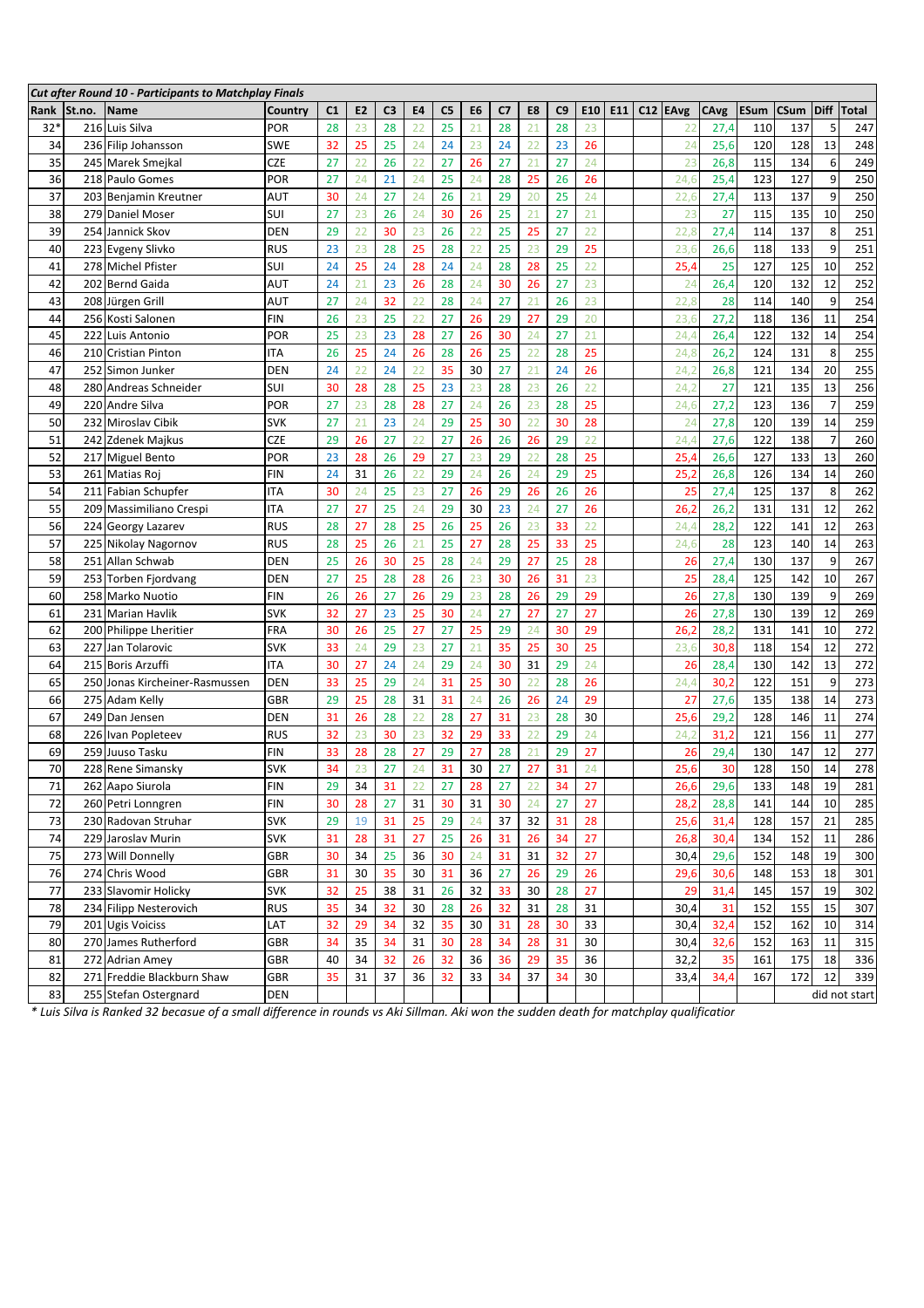### **MATCHPLAY WOMEN**

Saturday, 27<sup>th</sup> August 2016